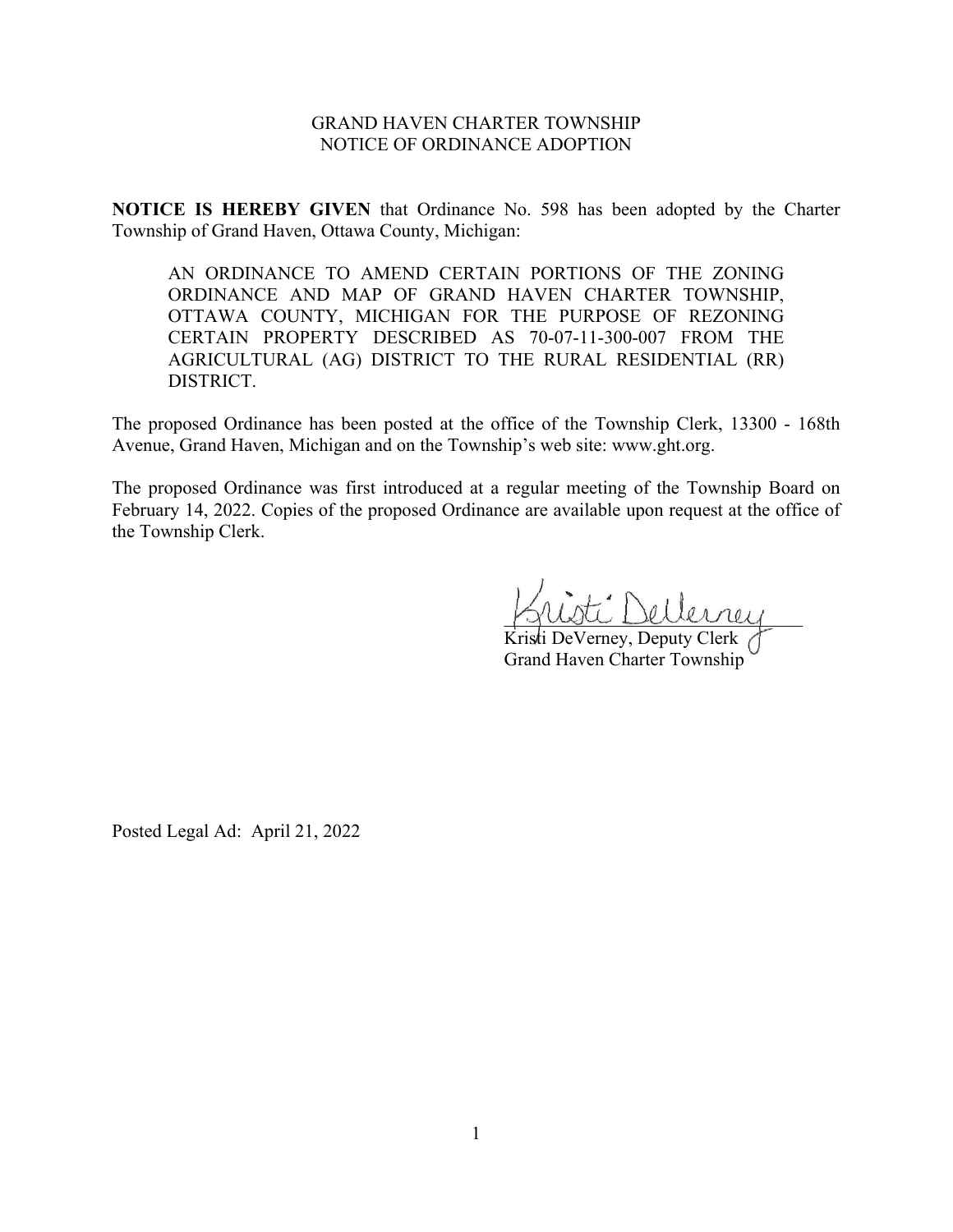## ORDINANCE NO. 598

## **ZONING MAP AMENDMENT ORDINANCE**

AN ORDINANCE TO AMEND CERTAIN PORTIONS OF THE ZONING ORDINANCE AND MAP OF GRAND HAVEN CHARTER TOWNSHIP, OTTAWA COUNTY, MICHIGAN FOR THE PURPOSE OF REZONING CERTAIN PROPERTY FROM THE AGRICUTURAL (AG) DISTRICT TO THE RURAL RESIDENTIAL (RR) DISTRICT.

GRAND HAVEN CHARTER TOWNSHIP, COUNTY OF OTTAWA, AND STATE OF MICHIGAN ORDAINS:

Section 1. Amendment. The Zoning Ordinance and Map of the Charter Township of Grand Haven, Ottawa County, Michigan, the map being incorporated by reference in the Zoning Ordinance for the Charter Township of Grand Haven is be amended so that the following lands shall be rezoned from the Agricultural District (AG) to the Rural Residential District (RR). The lands are in the Charter Township of Grand Haven, Ottawa County, Michigan, and are described as follows:

PARCEL NUMBER: 70-07-11-300-007

S 264 FT OF E 1/2 OF SW 1/4, EXC W 330 FT ALSO EXC S 50 FT SEC 11 T7N R16W 6 A

Section 2. Effective Date. This amendment to the Grand Haven Charter Township Zoning Ordinance was approved and adopted by the Township Board of Grand Haven Charter Township, Ottawa County, Michigan on February 28 2022, after a public hearing as required pursuant to Michigan Act 110 of 2006, as amended; after introduction and a first reading on February 14, 2022, and after posting and publication following such first reading as required by Michigan Act 359 of 1947, as amended. This Ordinance shall be effective on April 29, 2022, which date is the eighth day after publication of a Notice of Adoption and Posting of the Zoning Map Amendment Ordinance in the *Grand Haven Tribune*, as required by Section 401 of Act 110, as amended. However, this effective date shall be extended as necessary to comply with the requirements of Section 402 of Act 110, as amended.

Mark Reenders, Township Supervisor Laurie Larsen, Township Clerk

rom and the contract of the contract of the contract of the contract of the contract of the contract of the contract of the contract of the contract of the contract of the contract of the contract of the contract of the co